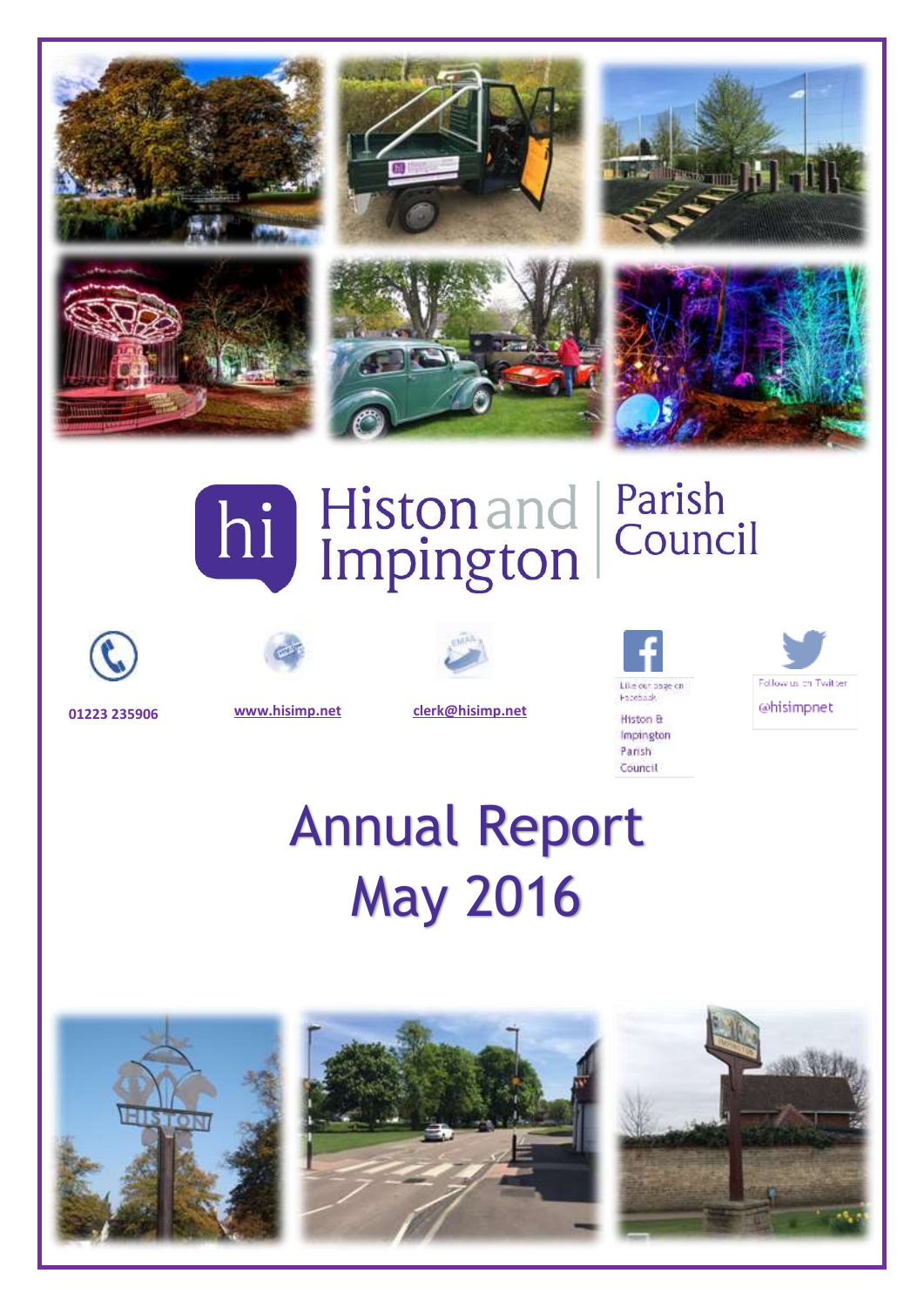#### **Environment Committee**

The Environment Committee met on seven occasions over the past year, dealing with issues as wide-ranging as ever, from fencing to footpaths, from litter to Christmas lights, from allotments to the adoption of a telephone box. In addressing these matters so cogently, my thanks go to all members of the Committee, but especially to Cedric Foster and Pene Nudds, both of whom took over the chair at particular meetings when I was unable to attend. I should also like to welcome Aga Cahn and Ashley Gordon as new members, both of whom have already offered fresh perspectives on key topics. Finally, I wish to acknowledge the enormous contribution made over the years to the work of the Committee by the late John Dunn, whose perception and advice, especially on matters such as footpaths and drainage, played such an important part in our deliberations.

Whilst some issues take longer to resolve than others, Committee discussions result in important outcomes that contribute to the life of the villages, and it is appropriate here to identify just some of them. An encouraging level of activity, for example, has been reported at the two Parish Council allotment sites at Gatehouse Road and Glebe Way; in both cases, the plots have been made more accessible - at Gatehouse Road, for example, a clear haulage way has been cut. The Sustainability Group, in particular, has established a team of volunteers who are currently taking on two plots after considerable success with just one last year. Residents of Kings Meadow have welcomed the significant improvements to their public green areas that have recently been carried out by the Council's contractors. Near St Audrey's Close, a long line of rather ugly concrete fence posts, left redundant by the construction of the Busway, has finally been removed, making the adjacent footpath more pleasant to walk along. Grass reinforcements have been put in to protect sensitive locations at both the Green and South Road Play Area; and in Milton Road, a decaying BT telephone box has been adopted by the Council for renovation and re use.

Other projects, of course, take longer to come to fruition, often because of procedural complexities, contractor availability or unforeseen circumstances. Whilst it has been a relatively straightforward matter to raise awareness of dog fouling problems by increasing signage around the villages, or to improve footpath access to Manor Park field by clearing away the mounds of soil build-up, the erection of estate railings at Homefield Park and the promotion of greater biodiversity through the development of wildflower verges are challenges that can be met only over a period of time. Nevertheless, the Homefield Park fence is firmly expected to be completed in the coming year, whilst the Sustainability Group has already begun the process of improving our verges at four specific locations. Other initiatives are also ready to bring about significant improvements in the coming year. The 'Adopt a Road' scheme, for instance, is now firmly in place, firstly to prevent litter from lying around in our roads for long periods of time, but also to ensure that problems such as those associated with blocked drains, overgrown hedges or pot holes are effectively reported. In addition, advantage has been taken of generous support from the Woodland Trust in order to increase the number of trees that will enhance our precious open spaces.

It is in those open spaces where, perhaps, the greatest pressures for the Environment Committee lie in the future. On the one hand, one may see them as places to enjoy precisely because of their 'openness', not to be compromised by the demands of 'community' or even 'commercial' usage; or they may be regarded as assets which, in times of austerity, must pay for themselves at the very least. The answer, as always, is likely to be in finding some sort of balance: if they are empty of community activity, they become neglected and forgotten; if they are opened to indiscriminate commercial exploitation, their natural openness will be lost forever. Perhaps the best model of something 'in between', which has become a standard for the very best in community initiative, is the community orchard at Manor Park field. Anyone leading future projects should first refer to this beautifully established facility, yielding all sorts of rewards to those who take care of it and those who come to relax within its bounds, not the least of which are the apples that will hopefully be gleaned for generations to come.

*Derek Marston Chairman, Environment Committee*

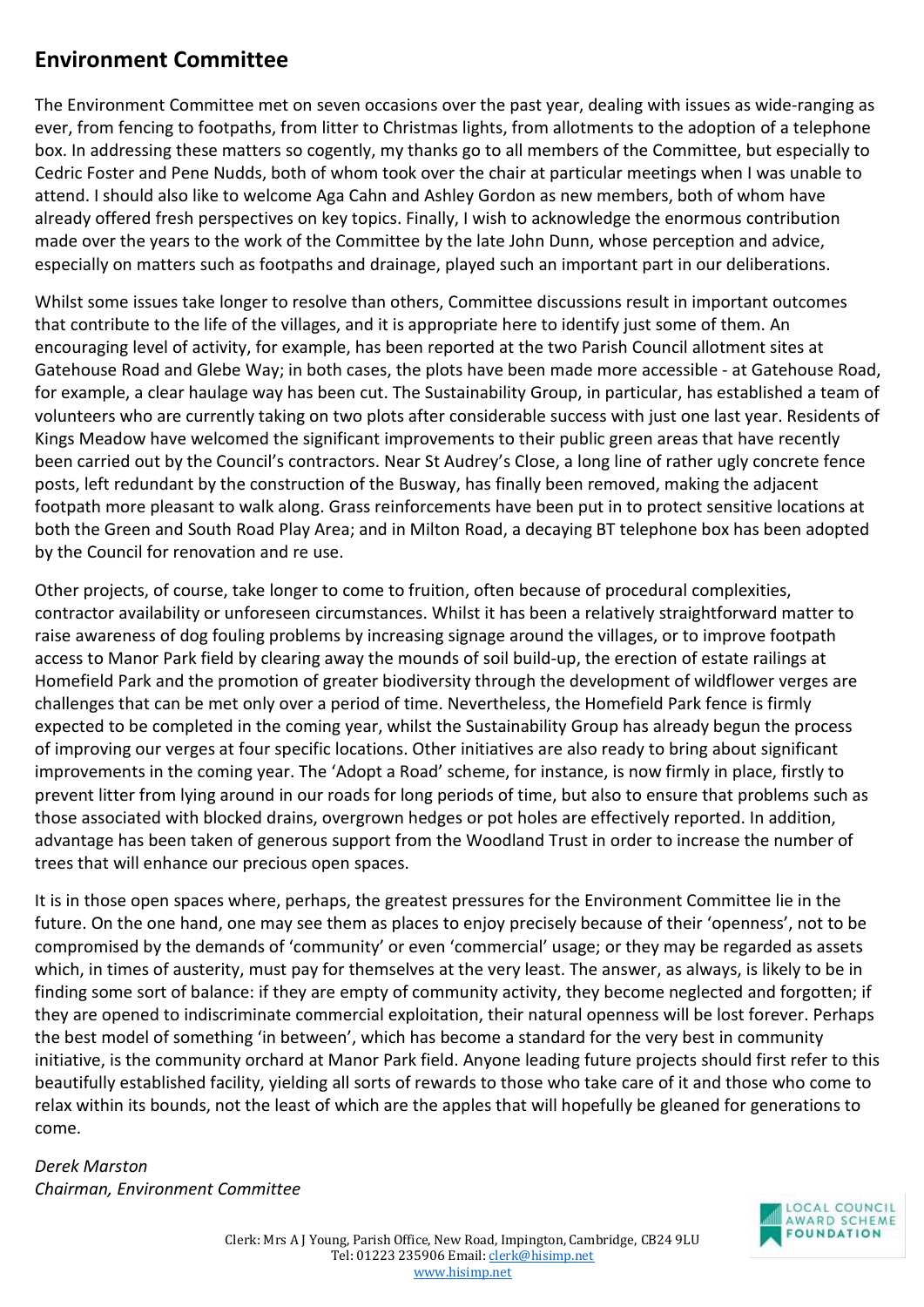#### **Finance, Legal and Administration Committee**

The critical successes of the Finance Committee are not immediately visible. They revolve around meeting our legal and accounting requirements and the setting of appropriate budgets and effective financial management so that the operational committees of the Council can deliver their plans.

The work of the office team, with input from our internal auditor, has regularly ensured that our accounts pass audit with flying colours. Necessary oversight and checks are provided by Councillors. The committee are grateful that Max Parish has continued to fulfil the role of internal auditor. He has again done an excellent job.

As forecast, no "planning gain" cash has come in since the ending of the S106 arrangements. And with CIL (Community Infrastructure Levy) dependent on the completion of the Local Plan processes, no contributions towards open space and community facilities are expected for some time, probably not until sometime during the next financial year, 2017 - 2018.

The District Council believes that, by appropriate efficiency measures, sharing services and prudent investments it will be able to maintain services and will not be delegating anything to Parishes. However, the County Council has made it clear that it expects communities to step forward and assist in filling some of the gaps left by the reduction in services it has to make as its funding is cut.

The Parish Council has therefore continued to build its community fund, but is also working closely with County Council staff to explore opportunities for partnership working that will save money, and provide an equal or better service. This work is effectively increasing the understanding on both sides of possibilities, and is expected to be the basis, longer term, of models applicable to all Cambridgeshire Parishes.

For the first time, the Parish Council undertook a broad level consultation with the community on spending levels and support for potential Council Tax increases. The results were incredibly useful - indicating support for spending increases in four out of five areas. And, whilst there was an understandable vote for zero Parish Council Tax increases, vote for larger increases showed confidence in the Council's work. The Council has agreed that this will now become part of its standard processes.

The plans brought forward by committees for revenue spend (i.e. "day to day" running costs, in some cases "year to year" spend spread by the use of small payments into funds) did not present any overall increase. However, a number of possible revenue items have been handled as capital because of uncertainties. Two of these are worthy of note:

- Elections. 2016-2017 marks the first election of Histon & Impington Parish Council. Should a poll be necessary, the District Council would levy a charge of £4,000 per parish - a potential total of £8,000. However, no poll at a Parish election has been held since the 1970s, so this has been set as an item to be funded from reserves, rather than put on precept.

- Neighbourhood Plan. The work on the Neighbourhood Plan continues. It is vital both to guide the Council in its work, but also is likely to be financially justifiable because of an increased percentage of the CIL charge on new development coming to the Council once a plan is in place. Funding is available from a variety of sources, but the budget is yet to be finalised, and may well be spread over two years. This is also to be funded from reserves.

The Council has also committed to the employment of an apprentice to work on grounds maintenance. This continues the work of the Council in supporting young people who want to get into work. Even after the increased costs arising from National Insurance and Pension changes the Council was able to put together a balanced budget with a Band D increase of just 2% - £1.84, or just 3½p per week.

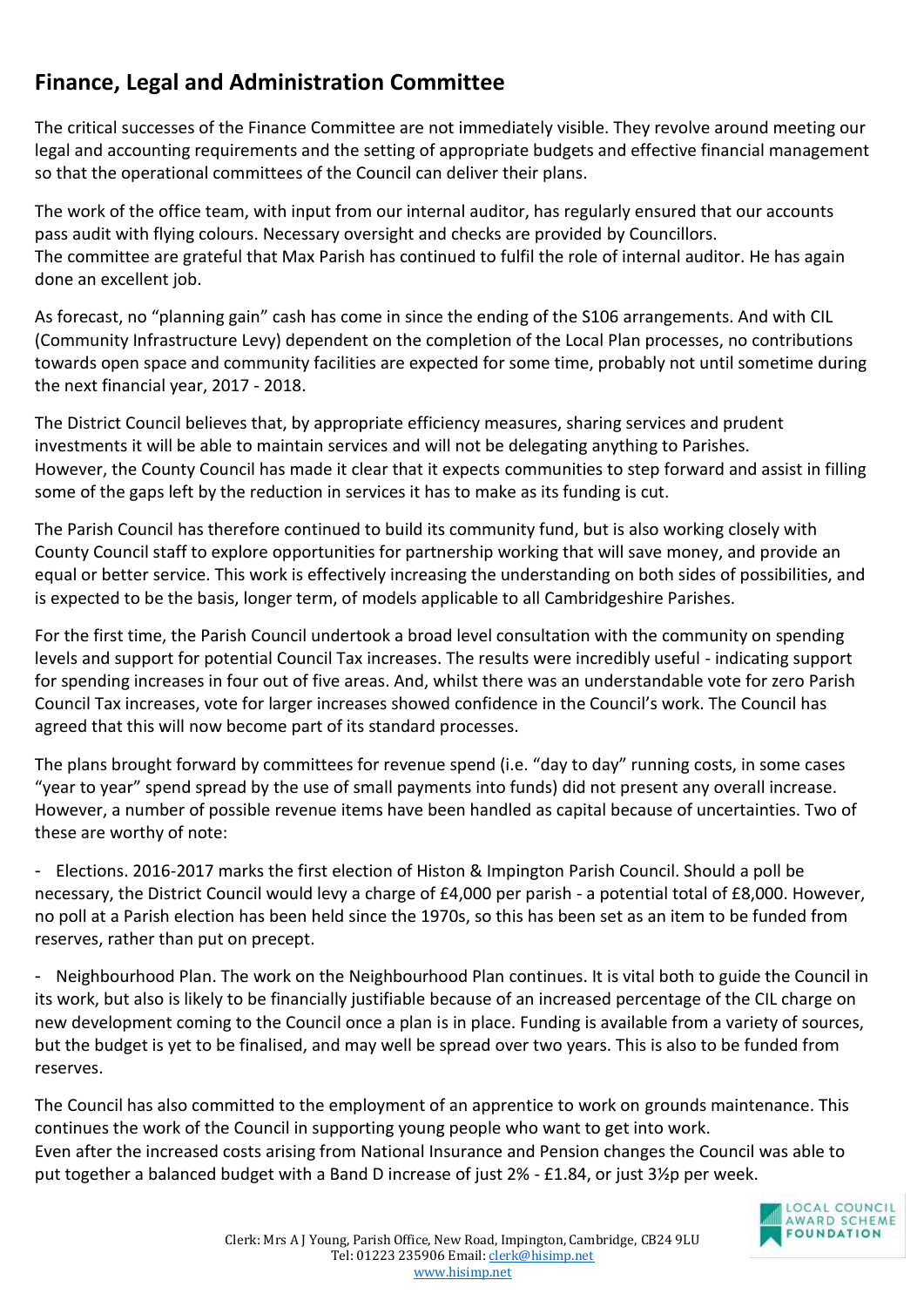Key objectives for 2016-2017 include:

1) continuing to working with committees to ensure that projects and spending plans are effectively delivered and met through the year

2) continuing to manage investments prudently whilst maximising returns

3) putting in place effective mechanisms to ensure that capital spend proposals are thoroughly presented for decision

*Denis Payne Chairman, Finance, Legal and Administration Committee*

#### **Youth Committee**

This year has seen yet another change for the way the Parish Council delivers youth work within the villages. After a successful period of secondment last year, our youth worker Andrea Cowley was employed directly by the Parish Council for 12 months. This enabled us to continue and consolidate the projects and activities started last year. The committee's work has, as a result, evolved from planning and commissioning activities to one of management and oversight with Andrea taking on the responsibility for identifying what is needed and making it happen within the constraints of her working hours and the youth budget. Over the course of the year, as Andrea has settled into her new role, with line management and support provided by the Clerk and the office staff, the youth committee was disbanded. The council appointed the chair of the youth committee as the youth liaison officer to maintain a close link between the council and the youth worker.

Throughout all this administrative change youth work has continued without a hiccup. The junior youth club is continuing to run on a Monday during term time and the popular short courses covering "babysitting", food hygiene and first aid are consistently over-subscribed. Andrea has even been able to match up families with newly trained babysitters.

Andrea has continued to work with the church youth workers and IVC on the joint projects started last year:

- helping students cope with the transition from year 6 at HJS to year 7 at IVC
- Crafternoon arts and crafts sessions with sales to support local community events, though this has now finished
- lunch time walk-about sessions at IVC making herself available for all students who need help or advice or just a friendly face to talk to

Additionally Andrea has initiated another successful project as a result of her involvement in the Mental Wellbeing initiative: the mindfulness and teenage yoga sessions have been particularly popular and we would like to thank Pauline Reay for working with us to make these possible.

A new opportunity for older students was trialled during the autumn term but wasn't successful; undeterred, the format and location were changed and Andrea launched the *Youth Bar* in February. This is in collaboration with Histon Football Club and has proved to be successful, so much so that it will continue to run throughout the summer term. Our thanks go to the management team at HFC for making their space available for us to use.

Engagement with our young people continues to be a challenge. During the year we started and closed a youth working party initiative – we got a couple of positive and keen young people attending one or two sessions but found it difficult to maintain a sufficient level of engagement. Other initiatives to increase communication and awareness include our regular page in the quarterly parish newsletter which shares a name with our Facebook page [HI Youth Noticeboard.](https://www.facebook.com/HIyouthNoticeboard/) The Facebook page is new this year and gets a moderate

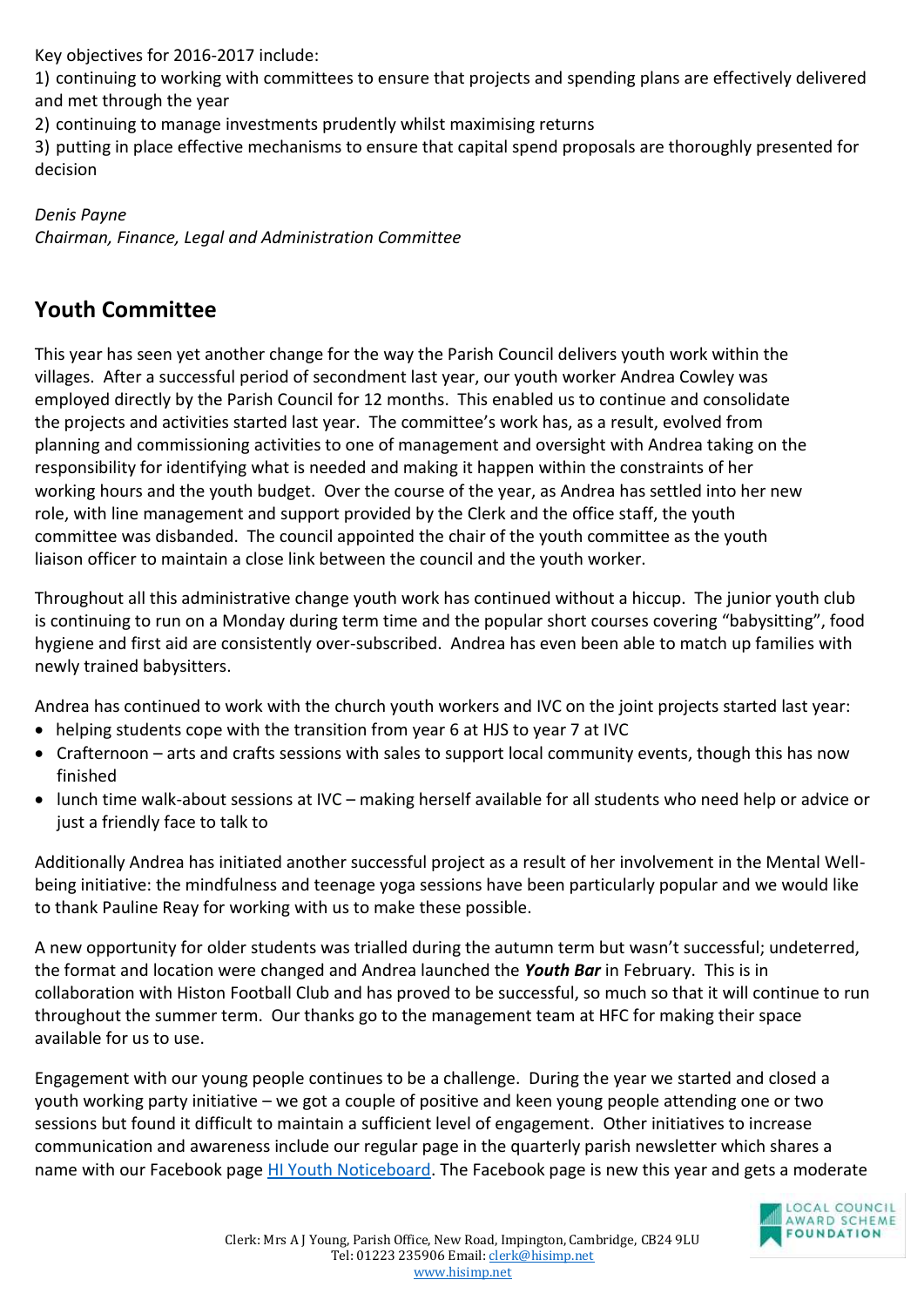level of traffic. If you haven't "liked" it yet then please do so. All information about current and new activities is posted here by Andrea.

On a less positive note we have had issues with young people leaving a lot of rubbish, including broken glass after gatherings on the Recreation ground. Andrea has been working with the Groundsman, IVC and our PCSO to combat this.

Looking forward to the next 12 months Andrea has already got plans for three exciting new projects – an inter-generational project; a series of outdoor environmental activities and some self-defence classes. The council will be looking at ways to secure youth provision in partnership with other village providers. I would like to thank Andrea for her commitment and enthusiasm for our young people over the past year. However, youth work is a team effort and there are a number of people who work with or otherwise support Andrea and help her to deliver our vision for youth. So a big thank also to

- our youth workers Debbie Orton and Dan Benstead and our volunteer youth worker Lisa Hill for their commitment to the junior youth club
- all the office staff for their support
- other members of the youth committee
- staff at IVC for their willingness to work with us; and
- our local PCSO Tony Martin.

I shall be stepping down from the council this year, but shall watch with interest how youth work develops over the next year.

*Hooda Abdullah Chairman, Youth Committee*

#### **Highways Committee**

The last year, the fifth of my Chairmanship, though one of those was as part of Histon Parish Council has been of mixed success.

Looking back to a year ago, the St Andrew's Centre project had just been completed, and seems to have improved the area - slowing traffic approaching the bend; providing cycle & assigned disabled parking; making crossing the road easier and stopping obstructive across residents' drives.

Successes during the year include the installation of a zebra crossing which was a hot topic when I first joined Histon Parish Council and has been ever since; and only came about by the right question being asked at the right time. Tying in the new streetlight with the belisha beacon and the provision of a cowl has soften its impacted, which is important in such a sensitive area as The Green.

More recently the final phase of this work, which included the narrowing of the splay at the mouth of Station Road and the tidying of the kerb outside The Coop, the straightening of the curve by the crossing has just happened. This should make parking easier and return some area to The Green for everyone's benefit.

At the same time work from the 'Local Highways Initiative' has happened, most obviously the kerbing outside the Cambridge Building Society has been tidied, encouraging crossing at safer points elsewhere. Some dropped kerbs at Home Close should make that area more navigable for pedestrians and those less mobile. The bus stop at The Barley Mow is due to be swapped with the 2 parking spaces, but more work is required for both the Real Time Bus Information to be moved, and sorting out the legal work behind the

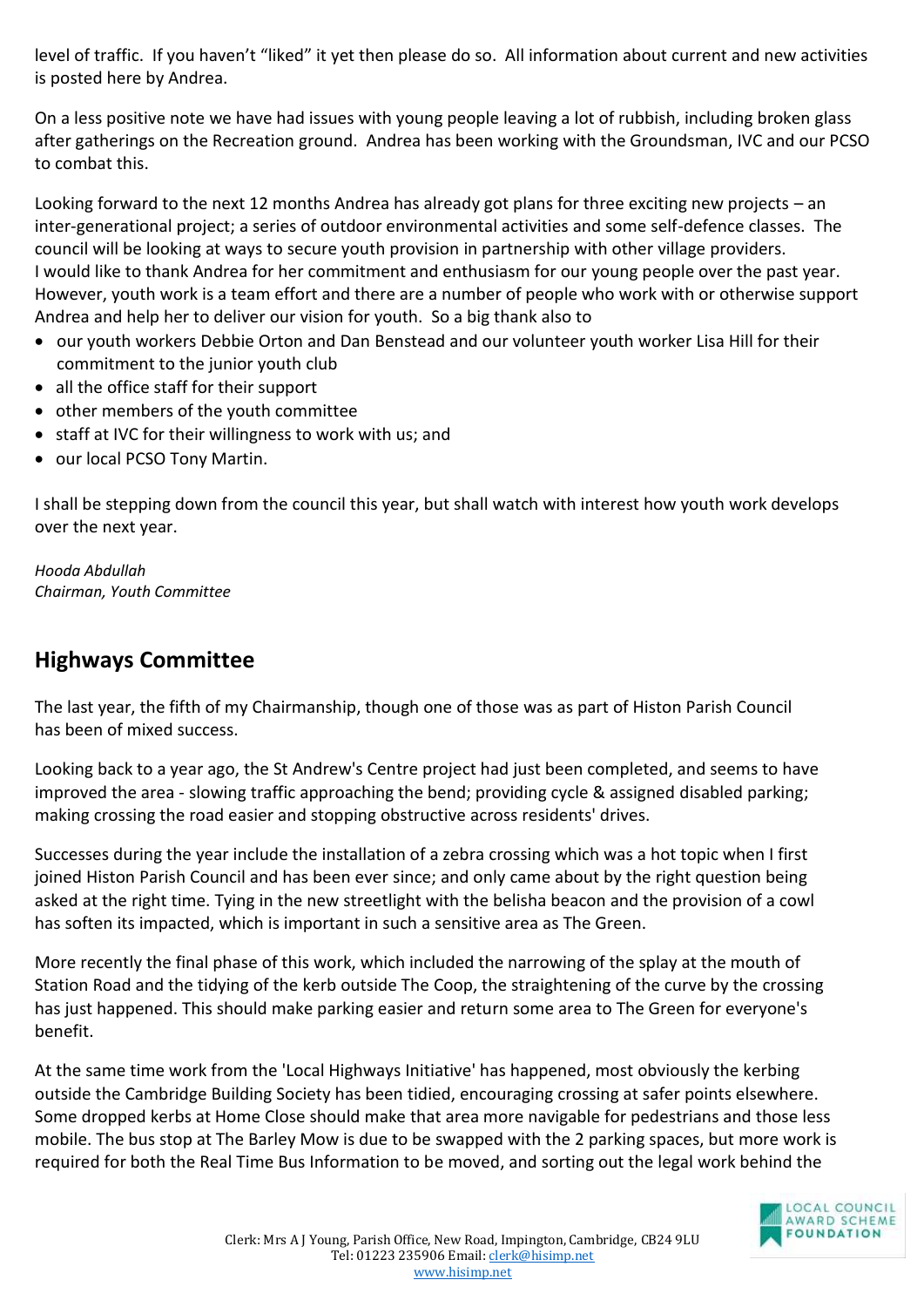bus stop and parking restrictions. A new bus stop by the entrance to Winders Lane should keep traffic moving in that area.

Also recently double yellow lines have gone in down one side of New Road to help prevent gridlock down there during events - it is relatively rare for someone to park on that side otherwise. This also has the effect of restricting parking on the verge. It has become apparent that events based in the New Road area (IVC, The Rec, the football club) require proper marshalling even with the double yellow lines - if you are involved in planning such an event please do contact the Parish Council so as to advise.

On the down side for the year a similar project to put double yellow lines on the section of Cambridge Road by the windmill was eventually rejected. Part of the concern was the amount of ever-increasing parking there which would then be displaced. There already seems to be a large influx of vehicles parking in this area - The Crescent, a fair way up Villa Road and even College Road - to access both the Busway and the Citi 8, though this service was heavily degraded during the year. Similar problems are being seen elsewhere in the county after the introduction of parking charges at what should be the proper Park & Ride sites. We are also seeing problems in the car park off the High Street, as well as in the Baptist Church area.

The biggest disappointment for the year was the rejection of our application for funding under the coming year's Local Highways Initiative to rework the Baptist Church area. Despite us presenting a very strong case centered on safety and encouraging non-vehicle school runs which included numerous emails of support from residents a panel of County Councillors (ours excluded) scored us surprisingly low. Rumbling along in the background, literally and metaphorically, has been the A14 and the scheme to reroute it from Huntingdon. Work is due to commence late this year or early next, assuming that the Development Consent Order is successful. A lot of time has gone in to engagement in the process and extracting a fairer deal for our community; residents at the southern end have had to put up with a lot for many years.

Looking forward, plans have started to be drawn up for some funding secured under the Northern Corridor Initiative, with projects to look at both the junction at The Green, as well as the approach to the A14 roundabout. The 20mph project, now called 20iMPHis has progressed a little slowly, but is now coming back in to focus with a consultation due soon. Other projects include consulting on replicating the restrictions up the Junior School in the area of the Infant School and Early Years Centre.

Lastly, a number of sites have been identified for cycle racks, but the project has stalled in getting them installed, we hope to bring those forward in the coming year.

*David Legge Chairman, Highways Committee* 

#### **Planning Committee**

The Planning Committee have met 20 times this year and considered 47 plans for Impington, 55 for Histon and 6 for elsewhere, including Darwin Green (Impington/City south of the A14), Orchard Park and Longstanton. Of these, we recommended approval of 56, refusal of 19, no objection to 14, 11 were for information only. No comments were submitted on 6 for a variety of reasons, including where the application was from the Council itself, or where it was from a Parish Councillor.

The team of Councillors responsible for commenting on these plans were: Denis Payne, Marcus Dann, Brian Ing, Marian Cleaver, Josephine Teague, David Legge, John Dunn and Christine Hertoghe. David Jenkins and Cedric Foster are ex-officio members of the Committee.

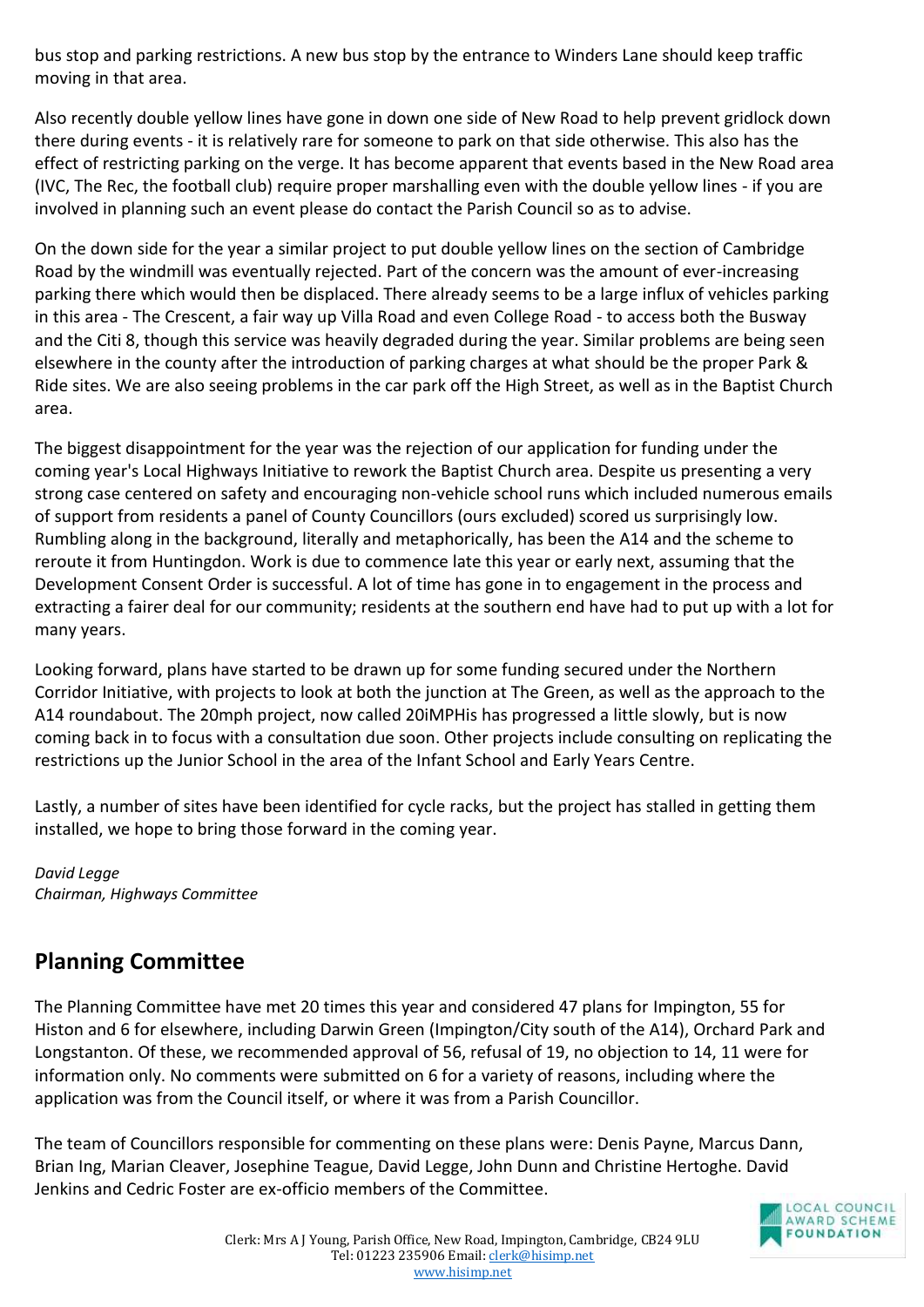Marcus Dann chaired the Committee until September when he resigned from Council having left the area. We also, sadly, lost John Dunn who had been a regular attendee and provider of expert advice on drainage up to his passing. In the second half of the year the Committee was joined by Aga Cahn. In addition, thanks are due to Chelsea Presland, Clerk to the Committee, for her commitment to ensuring the smooth running of the processes involved.

The Parish Council is a consultee on all planning matters affecting the parishes, as a consultee the Planning Committee makes a recommendation based on the plans provided. The final decision is with South Cambridgeshire District Council. When responding to applications, the Committee tries to ensure that the character and local history is maintained. Key issues the Committee usually comment on are parking provision, character of the street and loss of amenity to neighbouring properties (this often means loss of light).

All meetings are open to the public. We welcome both applicants and those with views on applications to attend meetings and take part. If a planning application affects you, we encourage you to make your views known to the planning authority, SCDC (South Cambridgeshire District Council) and the Parish Council.

As well as attending fortnightly Committee meetings, members also attend Northstowe Forum and public meetings, SCDC Planning Appeals and Local Plan Hearings. Members continue to attend SCDC Liaison Sessions and the Parish Planning Forum.

As part of our commitment to work with applicants, a significant number of meetings have been held with the developers of the Station Area - i.e. Bishops, Histon Station and the Clark Brothers' yard. The locally co-ordinated plan between three separate developers is a "first", and we look forward to the formal planning applications in due course.

The Committee has continued to respond to consultations throughout the year, with much of the work being done by members and the clerk prior to being reviewed and approved at a meeting. Responses were submitted to these consultations: County Farm Estates, SCDC Delegated Decision, SCDC Local Plan and Northern Fringe East Area Action Plan.

It has been a very busy year for Planning Committee and I would like to record my thanks to Committee members for their contributions and regular attendance at meetings, and look forward to working with the newly elected members next year.

*Denis Payne Chairman, Planning Committee*

#### **Recreation Committee**

The Committee has spent much of its time in the last 12 months focussing on a number of specific projects and ensuring they have been delivered in a cost effective way and successfully.

The replacement of the old Cricket practice nets has been a priority for a number of years and the Rec Committee has worked closely with Histon Cricket Club on the project. The old nets were becoming a health and safety concern and have now been replaced by a new double bay cricket net practice facility. The £30k was funded by the Parish Council and a third of the cost was met by the Cricket Club, Friends of the Rec and other community fundraising. The new net facility will be officially opened by the former

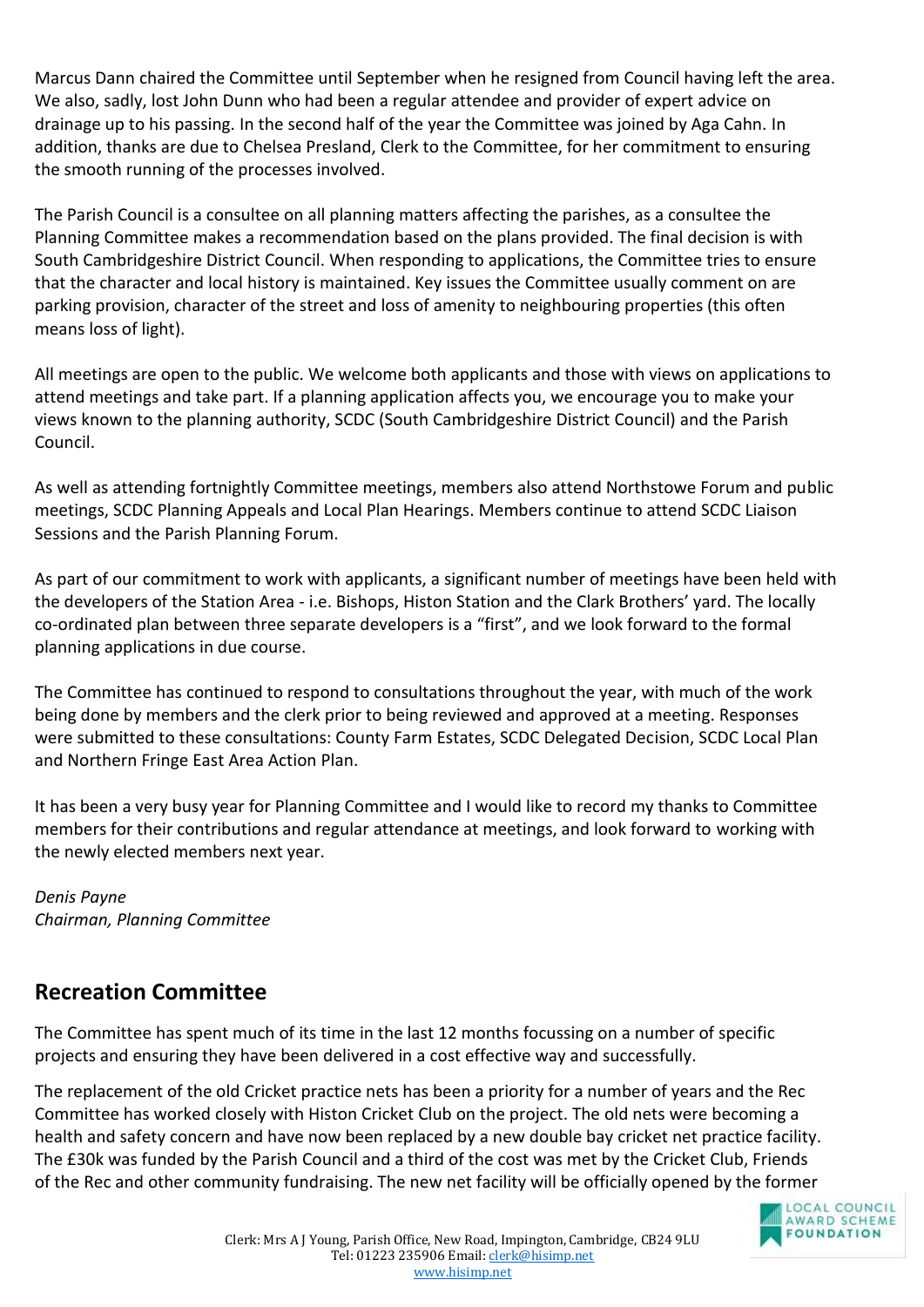England test batsman Graham Thorpe on Wednesday  $13<sup>th</sup>$  July followed by a celebration dinner as part of the 2016 Rec Summer Festival.

The Safety netting for the Rec play area and bowls green has now been fully erected and is now beginning to blend into the Recreation Ground landscape. This work was done following an increase in the number of cricket balls entering the play area and bowls green and the recommendation from a professional health and safety review that work is carried out.

This year is the 5<sup>th</sup> anniversary of completion of the Rec play area redevelopment project and over the last few months a thorough review of the play area has been undertaken. The play area has been a victim of its own success with huge usage over recent years and the mound in particular has showed signs of erosion. The refurbishment of the mound has now been completed and the contractor has shown an imaginative approach in its work. The area around the sail area seats will now be the next focus.

The provision of new floodlit artificial grass tennis courts remains a long term aspiration but first a new drainage attenuation outlet is required for the rec car park area.

The refurbishment of the multi-use games area is a high priority but the right decision about the replacement surface needs to be made. We are acutely aware that a decision needs to be made this summer and work completed in the autumn.

With the very recent provision of new yellow lines in New Road car parking at the Recreation Ground will come under more pressure and some radical decisions may need to be taken.

2016 is the tenth anniversary of completion of the Recreation Ground redevelopment and is being celebrated by the 2016 Rec Summer Festival in July organised by Friends of the Rec and there are some really exciting events- full information [www.hisimpfotr.co.uk](http://www.hisimpfotr.co.uk/)

The Parish Council can feel that the original investment in the Rec development project has produced good dividends with an additional 250 people of all ages using the rec every week now and the Rec is a high quality community facility.

*Neil Davies Recreation Committee Chairman*

#### **Histon & Impington Mobile Warden Scheme**

The Mobile Warden Scheme is designed to help older people who may need some support, to live at home independently, for as long as possible. The warden keeps in contact with clients by regular visits and phone calls. She helps in practical ways, such as shopping or collecting pensions, giving help with forms or putting them in touch with other agencies, as well as providing much needed personal and moral support.

This scheme is working well in our villages. It is funded by contributions from the County Council, the District Council, the Parish Council and the contributions paid for the service by the clients. It is managed very efficiently for us, at the moment, by Age UK, although their contract comes up for renewal in November 2016. If the contract for running the Mobile Warden Scheme is awarded to another organisation our warden's employment would be protected under the TUPE regulations.

We are very fortunate in still having Mrs Gillian Berry, a village resident, as warden. She has a good

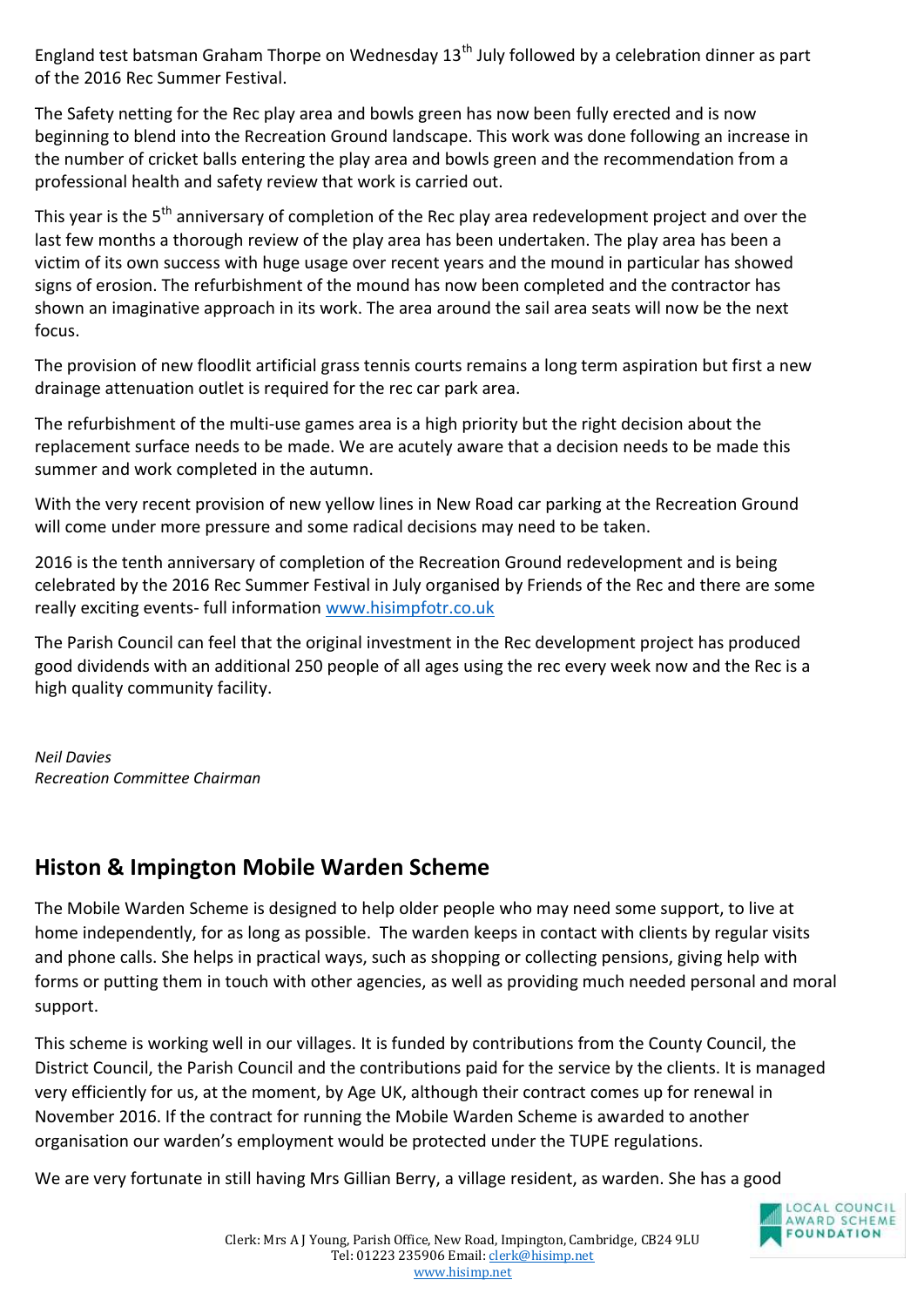working relationship with Jean Newman, the Older Persons' Co-Ordinator, the Firs House Surgery and those who run the Mini-bus and the Day Centre. This means that she is often informed of people who might need her services and others learn of the scheme by word of mouth. Currently, her contracted number of clients is 17 but a flexible arrangement is in place to allow her to take on additional clients. At the moment she has 24 clients on her books but 4 of these are couples in the same household, so she has 22 households under her care. A mild winter meant that there were fewer critical issues during the colder weather but bed-blocking was still a problem at Addenbrookes and there were incidents of patients sent home with insufficient warning and inadequate care in place. Some care agencies will not take on social care. This is becoming an increasing problem as the number of vulnerable older people grows.

At the moment the Histon and Impington scheme has a healthy financial balance and funding is available for these additions but it will be necessary in the coming year for the Parish Council to increase its funding contribution. However, it is clear that numbers of those needing the service are rising, gradually, but steadily. It is unlikely that two wardens would be funded by the scheme and we should be aware, that if the need arises, the Parish Council might have to meet the increased costs.

The Link Committee for the scheme is comprised of the Age UK Co-ordinator, the Mobile Warden, The Older Persons' Co-ordinator, two representatives appointed by the Parish Council and two village residents.

*Marian Cleaver Mobile Warden Scheme Representative*